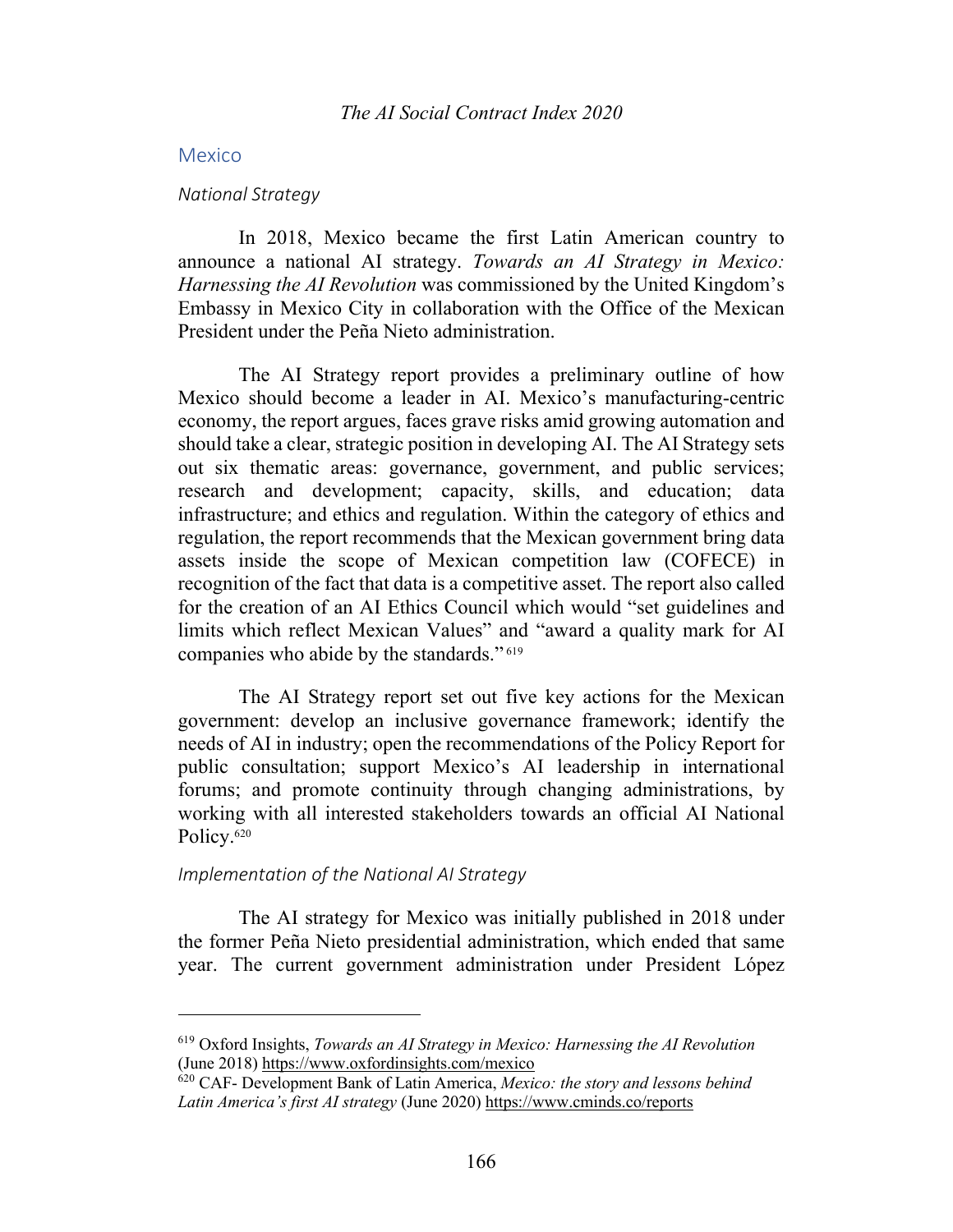# *Artificial Intelligence and Democratic Values*

Obrador (2018-2024) has neither implemented the OECD AI principles nor any of the goals originally outlined in the AI strategy of 2018. There are no current government metrics or identifiable progress made on the achievement of AI policies under the current government administration. No recent information regarding AI is available on any official website of the federal government. The only publicly available information from the government is a blog post announcing the publication of the National Strategy posted during the previous administration.<sup>621</sup> The federal government has reoriented its policy priorities away from AI and has cut the funding allotted to the implementation of the National Strategy.

In late 2020 a statement appeared on the IA2030Mx website, "Congratulations to IA Mexico for having been selected as Coordinating Institution 2021-2022. Soon we will be sharing more information about what this change of Coordination implies."<sup>622</sup>

## *Public Participation*

The effort to maintain momentum for increased AI development and policymaking is spearheaded by Coalition IA2030Mx, a multisectoral coalition made up of professionals, academic institutions, companies, startups, public agencies and other key actors of the digital ecosystem and Artificial Intelligence in Mexico.<sup>623</sup> The IA2030Mx goals include (1) the participation of all member states of Mexico, (2) the creation of a National AI agenda for 2030, and (3) the promotion of the OECD AI Principles. The IA2030Mx said "The members of this movement have been working since the beginning of 2018 under a philosophy of co-responsibility of government, academia, industry and civil society, seeking that Mexico does not lag behind in the 4th Industrial Revolution, strategically take advantage of the benefits of AI and mitigate the possible ethical and social risks."

In 2019, the IA2030 coalition conducted a mass survey to determine the major areas of concern in Mexico regarding AI.624 This knowledge was then mobilized in the creation of a 2020 National Agenda for AI. The central

<sup>621</sup> Enrique Zapata, *Estrategia de Inteligencia Artificial MX 2018* (Mar. 18, 2018) https://datos.gob.mx/blog/estrategia-de-inteligencia-artificial-mx-2018

 $622$  IA2030Mx, https://www.ia2030.mx/

<sup>623</sup> IA2030Mx, *Artificial Intelligence in Mexico: A National Agenda* (Nov. 2020) (English translation), https://www.ia2030.mx/

<sup>624</sup> IA2030Mx, *Artificial Intelligence in Mexico: A National Agenda* (Nov. 2020) (English translation), https://www.ia2030.mx/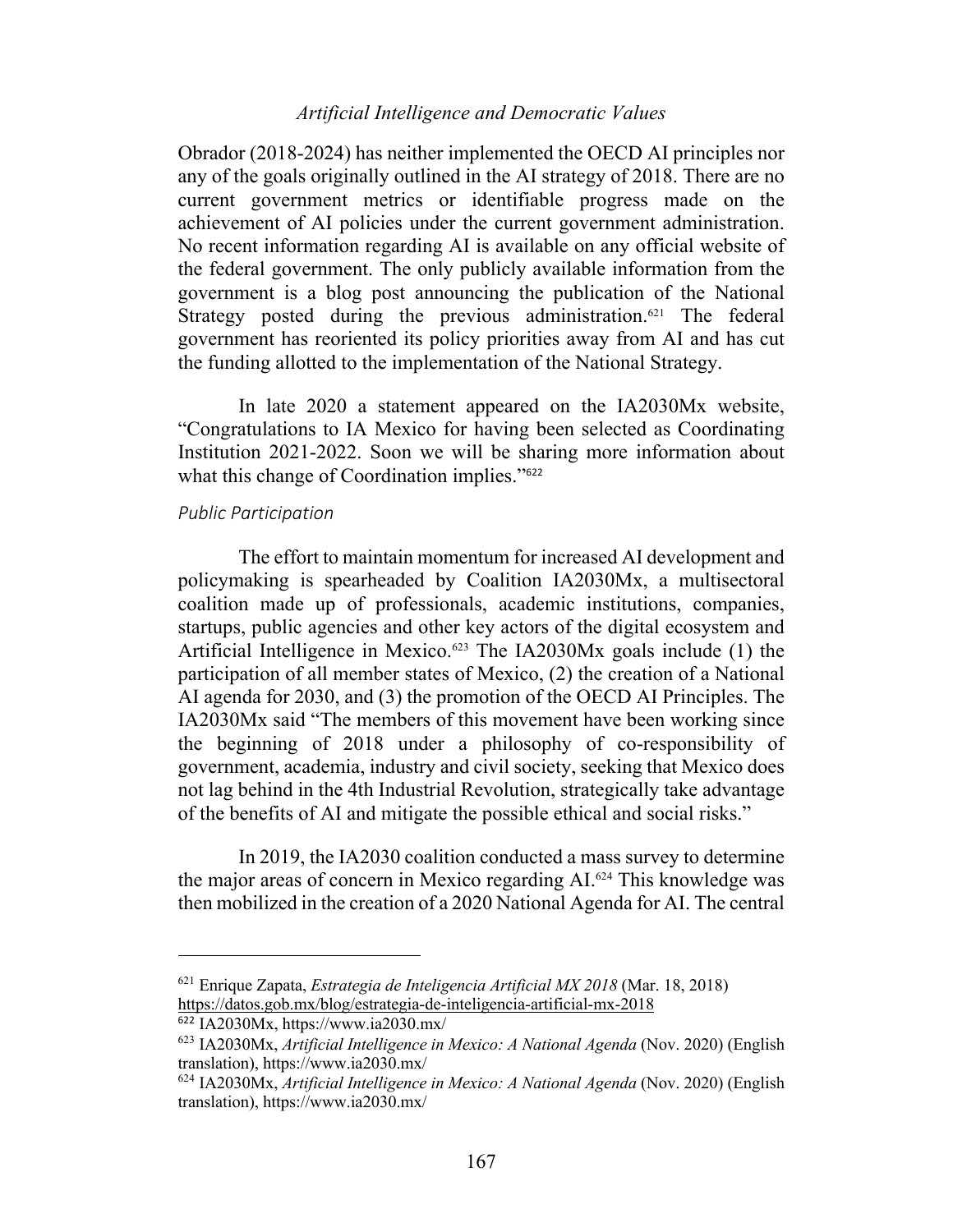# *The AI Social Contract Index 2020*

themes of the agenda are data, digital infrastructure, and cybersecurity; ethics; governance, government, and public services; capabilities and education; and the collaboration of Mexicans outside of the Republic. This agenda was created with the input of over 400 different actors but had no collaboration by the federal government. Different levels of government, like the state of Jalisco and some Senatorial committees, have expressed interest in AI governance and have participated in projects with C Minds on the matter; however, non-state actors have been the major participants in shaping the future of AI in Mexico.

## *Global Partnerships: OECD, G20, GPAI, and COMEST*

Mexico has taken an active role in pursuing international cooperation for the ethical development of AI. The Mexican government endorsed the OECD AI Principles in 2019 as well as the G20's and is one of the founding members of the Global Partnership on AI (GPAI), the world's first international AI initiative. <sup>625</sup> Mexico is also represented in UNESCO's World Commission on the Ethics of Scientific Knowledge and Technology (COMEST). COMEST produced a preliminary study on the ethics of AI, which has now become the foundation of UNESCO's Recommendation on the Ethics of AI which will be elaborated between 2019 and 2021. 626

#### *Data Protection*

The National Institute for Transparency, Access to Information and Personal Data Protection (INAI) was one of the national DPA's that sponsored the Global Privacy Assembly's Resolution on Accountability in the Development and Use of Artificial Intelligence of October 2020.

<sup>625</sup> OECD, *OECD to host Secretariat of new Global Partnership on Artificial Intelligence (*June 15, 2020) https://www.oecd.org/going-digital/ai/oecd-to-host-secretariat-of-newglobal-partnership-on-artificial-intelligence.htm; Gobierno de México, *Declaración Conjunta de los miembros fundadores de la Alianza Global sobre la Inteligencia Artificial* (June 15, 2020) https://www.gob.mx/sre/prensa/declaracion-conjunta-de-losmiembros-fundadores-de-la-alianza-global-sobre-la-inteligencia-artificial <sup>626</sup> UNESCO, *Elaboration of a Recommendation on the ethics of artificial intelligence*

(2020) https://en.unesco.org/artificial-intelligence/ethics#recommendation, COMEST: https://en.unesco.org/themes/ethics-science-and-technology/comest/members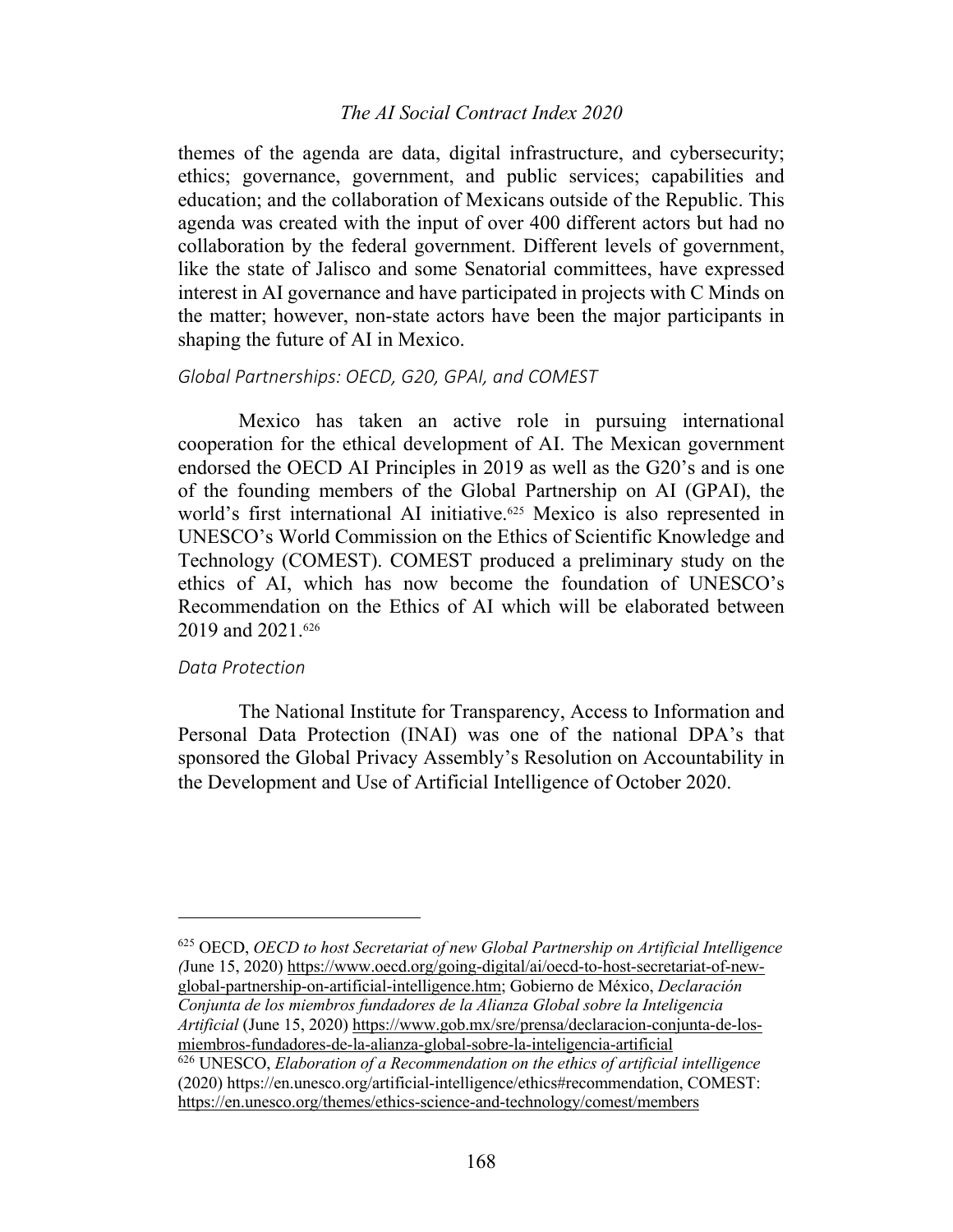# *Artificial Intelligence and Democratic Values*

The Ibero-American Data Protection Network (RIPD),<sup>627</sup> a group of experts on data protection and access to information currently, is composed of 34 entities, including 14 federal and state access to information and data protection authorities of Latin America and countries of the Caribbean, which includes Mexico's INAI. In 2019, the RIPD adopted "Specific Guidelines for Complying with the Principles and Rights Governing Personal Data Protection in Artificial Intelligence Projects."628 The AI Guidelines provide a common framework for the entities in the RIPD. The AI Guidelines are based on the Standards for Personal Data Protection for the Iberoamerican States approved in 2017. <sup>629</sup> The AI Guidelines provide recommendations for the processing of personal data for AI systems.

Although, there is now the RIPD reference framework for the processing of personal data for AI systems, the INAI has not yet developed national policies for the protection of personal data in AI systems. INAI is currently part of an ongoing initiative sponsored by Facebook, C-Minds, the Interamerican Development Bank (IDB) and the BID LAB, which will gather a number of companies that currently use AI in their products and services across Mexico. The main purpose of this initiative is to facilitate and test public policies for the governance of AI systems and provide for transparency and accountability practices for data protection during 2020 and 2021. The outcome of this initiative will be a report with public policy recommendations for INAI and other data protection agencies in Latin America. Likewise, the report will serve as a basis for the development of a Framework and Manual of T&E of AI Systems for Mexico and will be presented by the INAI in collaboration with the PPP of Mexico, C-Minds and the IDB Group during 2021.630

*<sup>627</sup> The Ibero-American Data Protection Network (Red Iberoamericana de Protección de Datos (RIPD), https://www.redipd.org/*

<sup>628</sup> Red Iberoamericana de Protección de Datos (RIPD), *Orientaciones Específicas para el Cumplimiento de los Principios y Derechos que Rigen la Protección de los Datos Personales en los Proyectos de Inteligencia Artificial (*June 21, 2019),

http://inicio.inai.org.mx/nuevo/RIPD orientaciones especificas de proteccion de datos \_en\_ia.pdf

<sup>629</sup> Red Iberoamericana de Protección de Datos (RIPD), *Estándares de Protección de Datos Personales para los Estados Iberoamericanos*. (June 20, 2017),

https://www.redipd.org/sites/default/files/inlinefiles/Estandares\_Esp\_Con\_logo\_RIPD.pd f

<sup>630</sup> CMINDS, *Prototipo de Políticas Públicas. Transparencia y explicabilidad de sistemas de IA*, https://www.cminds.co/prototipo-politica-ia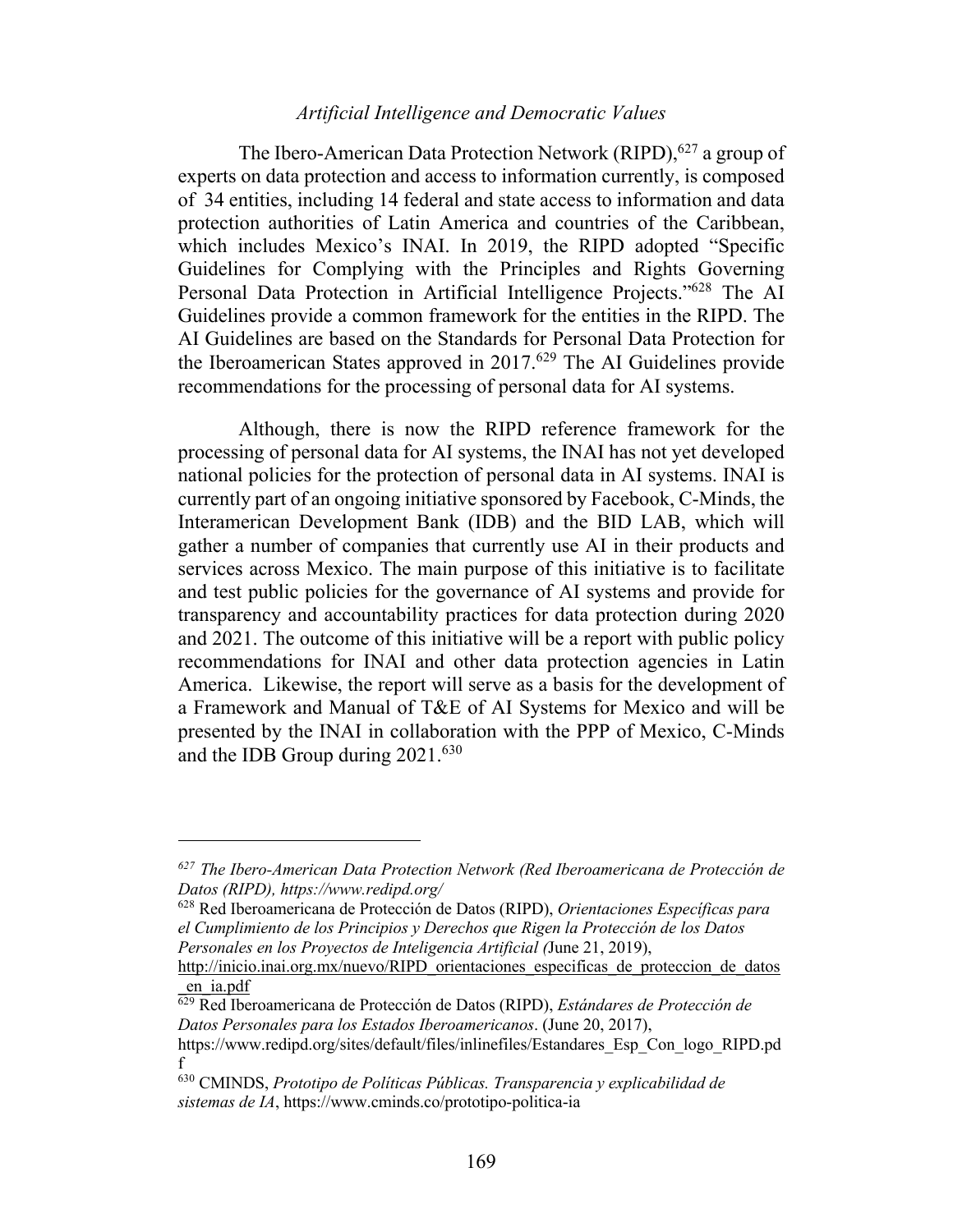# *The AI Social Contract Index 2020*

## *Algorithmic Transparency*

In November 2018, the Mexican government published general principles for the development and use of systems based on AI in Mexico's federal government.<sup>631</sup> The key principles are:

- Monitor and evaluate the impacts of AI systems in order to ensure that they achieve the expected results
- Promote transparency, by explaining to the users that interact with AI systems the decision process taken by such systems, the expected benefits as well as the potential risks derived from using such systems
- Protect privacy, by incorporating mechanisms of control and consent for the use of personal data during the design of AI systems
- Foster equality, by reducing risks of discriminatory biases derived from the utilized data
- Due process, by allowing individuals to dispute decisions made by AI systems.

The US Library of Congress noted this summer that "the presidential administration that adopted this strategy and its guiding principles ended on November 30, 2018. No information could be located on whether the new administration (which commenced on December 1, 2018) will continue with this strategy and its principles or initiate a similar effort."<sup>632</sup>

# *Human Rights*

Freedom House gives Mexico a "partly free" (62/100) rating for political rights and civil liberties. According to Freedom House, "Mexico has been an electoral democracy since 2000, and alternation in power between parties is routine at both the federal and state levels. However, the country suffers from severe rule of law deficits that limit full citizen enjoyment of political rights and civil liberties."

 $631$  Principles for the Administraion of Artificial Intelligence (Nov. 2018),

https://www.gob.mx/cms/uploads/attachment/file/415644/Consolidado\_Comentarios\_Co nsulta\_IA\_\_1\_.pdf

<sup>632</sup> US Library of Congress, *Regulation of Artificial Intelligence: The Americas and the Caribbean* (July 24, 2020), https://www.loc.gov/law/help/artificialintelligence/americas.php